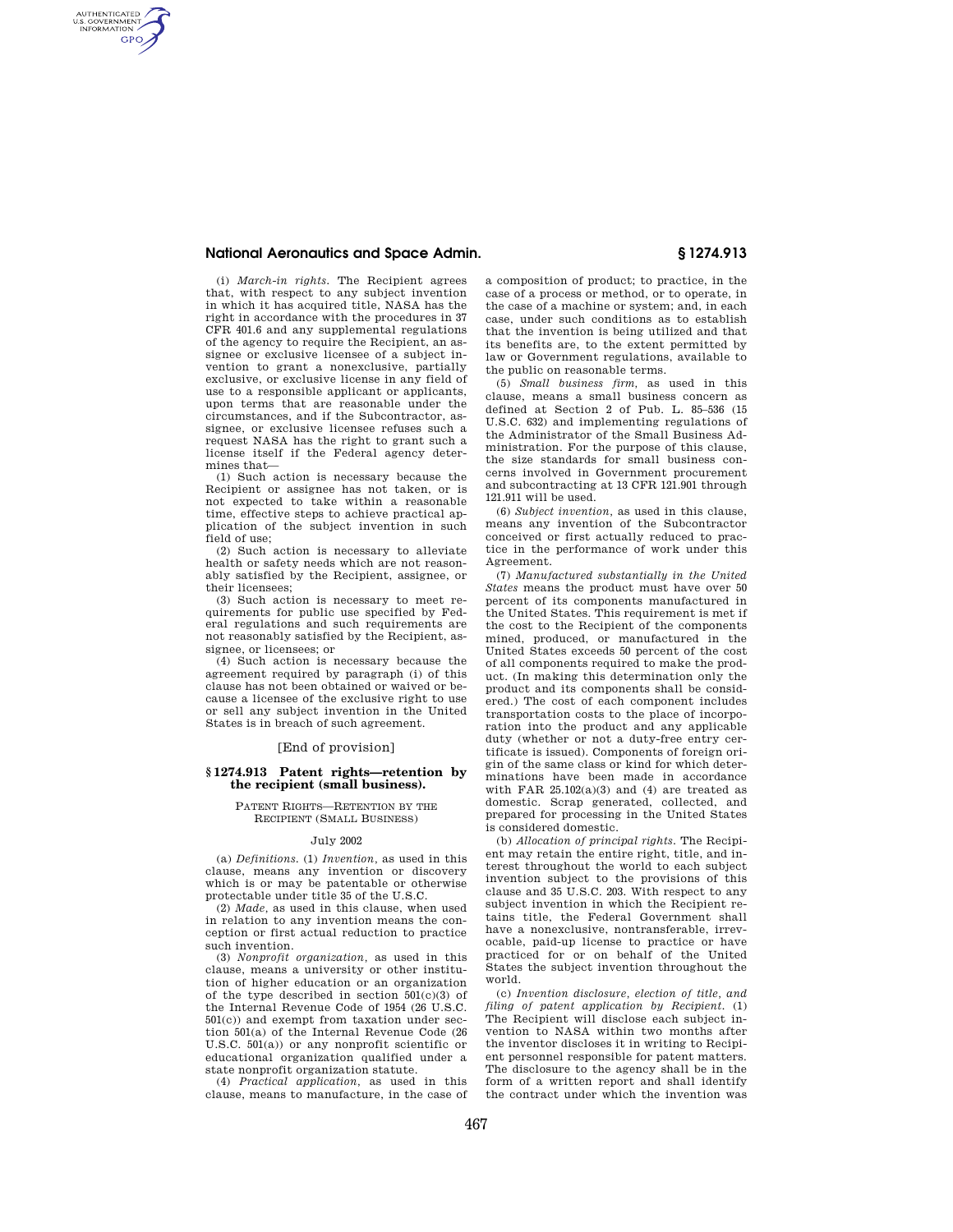made and the inventor(s). It shall be sufficiently complete in technical detail to convey a clear understanding to the extent known at the time of the disclosure, of the nature, purpose, operation, and the physical, chemical, biological or electrical characteristics of the invention. The disclosure shall also identify any publication, on sale or public use of the invention and whether a manuscript describing the invention has been submitted for publication and, if so, whether it has been accepted for publication at the time of disclosure. In addition, after disclosure to the agency, the Recipient will promptly notify the agency of the acceptance of any manuscript describing the invention for publication or of any sale or public use planned by the Recipient.

(2) The Recipient will elect in writing whether or not to retain title to any such invention by notifying NASA within two years of disclosure to the Federal agency. However, in any case where publication, on sale or public use has initiated the one-year statutory period wherein valid patent protection can still be obtained in the United States, the period for election of title may be shortened by the agency to a date that is no more than 60 days prior to the end of the statutory period.

(3) The Recipient will file its initial patent application on a subject invention to which it elects to retain title within one year after election of title or, if earlier, prior to the end of any statutory period wherein valid patent protection can be obtained in the United States after a publication, on sale, or public use. The Recipient will file patent applications in additional countries or international patent offices within either 10 months of the corresponding initial patent application of six months from the date permission is granted by the Commissioner of Patents and Trademarks to file foreign patent applications where such filing has been prohibited by a Secrecy Order.

(4) Requests for extension of the time for disclosure election, and filing under paragraphs  $(c)(1)$ ,  $(2)$ , and  $(3)$  of this section may, at the discretion of the agency, be granted.

(d) *Conditions when the Government may obtain title.* The Recipient will convey to NASA, upon written request, title to any subject invention—

(1) If the Recipient fails to disclose or elect title to the subject invention within the times specified in paragraph (c) of this section, or elects not to retain title; provided, that the agency may only request title within 60 days after learning of the failure of the Recipient to disclose or elect within the specified times.

(2) In those countries in which the Recipient fails to file patent applications within the times specified in paragraph (c) of this section; provided, however, that if the Recipient has filed a patent application in a

**§ 1274.913 14 CFR Ch. V (1–1–10 Edition)** 

country after the times specified in paragraph (c) of this section, but prior to its receipt of the written request of the Federal agency, the Recipient shall continue to retain title in that country.

(3) In any country in which the Recipient decides not to continue the prosecution of any application for, to pay the maintenance fees on, or defend in reexamination or opposition proceeding on, a patent on a subject invention.

(e) *Minimum rights to Recipient and protection of the Recipient right to file.* (1) The Recipient will retain a nonexclusive, royaltyfree license throughout the world in each subject invention to which the Government obtains title, except if the Recipient fails to disclose the invention within the times specified in paragraph (c) of this section. The Recipient's license extends to its domestic subsidiary and affiliates, if any, within the corporate structure of which the Recipient is a party and includes the right to grant sublicenses of the same scope to the extent the Recipient was legally obligated to do so at the time the agreement was awarded. The license is transferable only with the approval of NASA, except when transferred to the successor of that part of the Recipient's business to which the invention pertains.

(2) The Contractor's domestic license may be revoked or modified by NASA to the extent necessary to achieve expeditious practical application of subject invention pursuant to an application for an exclusive license submitted in accordance with applicable provisions at 37 CFR Part 404 and agency licensing regulations (if any). This license will not be revoked in that field of use or the geographical areas in which the Subcontractor has achieved practical application and continues to make the benefits of the invention reasonable accessible to the public. The license in any foreign country may be revoked or modified at the discretion of NASA to the extent the Subcontractor, its licensees, or the domestic subsidiaries or affiliates have failed to achieve practical application in that foreign country.

(3) Before revocation or modification of the license, NASA will furnish the Recipient a written notice of its intention to revoke or modify the license, and the Recipient will be allowed 30 days (or such other time as may be authorized by NASA for good cause shown by the Recipient) after the notice to show cause why the license should not be revoked or modified. The Recipient has the right to appeal, in accordance with applicable regulations in 37 CFR Part 404 and 14 CFR Subpart 1245.1, concerning the licensing of Government-owned inventions, any decision concerning the revocation or modification of the license.

(f) *Recipient action to protect the Government's interest.* (1) The Recipient agrees to execute or to have executed and promptly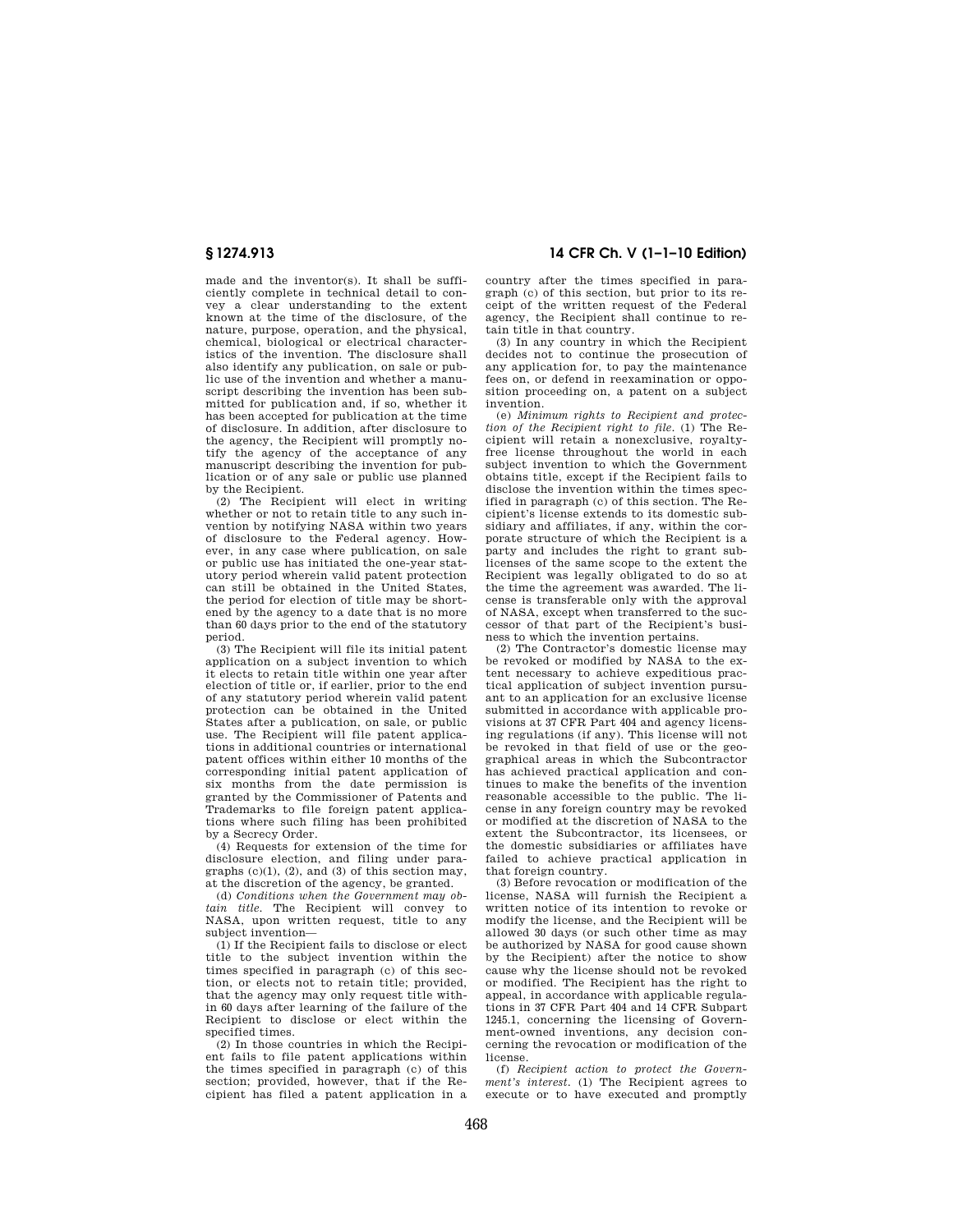## **National Aeronautics and Space Admin. § 1274.913**

deliver to NASA all instruments necessary to: (i) establish or confirm the rights the Gov-

ernment has throughout the world in those subject inventions to which the Subcontractor elects to retain title, and,

(ii) convey title to the Federal agency when requested under paragraph (d) of this section and to enable the Government to obtain patent protection throughout the world in that subject invention.

(2) The Recipient agrees to require, by written agreement, its employees, other than clerical and nontechnical employees, to disclose promptly in writing to personnel identified as responsible for the administration of patent matters and in a format suggested by the Recipient each subject invention made under contract in order that the Recipient can comply with the disclosure provisions of paragraph (c) of this section, and to execute all papers necessary to file patent applications on subject inventions and to establish the Government's rights in the subject inventions. This disclosure format should require, as a minimum, the information required by paragraph (c)(1) of this section. The Recipient shall instruct such employees, through employee agreements or other suitable educational programs, on the importance of reporting inventions in sufficient time to permit the filing of patent applications prior to U.S. or foreign statutory bars.

(3) The Recipient will notify NASA of any decisions not to continue the prosecution of a patent application, pay maintenance fees, or defend in a reexamination or opposition proceeding on a patent, in any country, not less than 30 days before the expiration of the response period required by the relevant patent office.

(4) The Recipient agrees to include, within the specification of any United States patent application and any patent issuing thereon covering a subject invention the following statement, ''This invention was made with Government support under (identify the agreement) awarded by NASA. The Government has certain rights in the invention.''

(5) The Recipient shall provide the Agreement Officer the following:

(i) A listing every 12 months (or such longer period as the Agreement Officer may specify) from the date of the Agreement, of all subject inventions required to be disclosed during the period.

(ii) A final report prior to closeout of the Agreement listing all subject inventions or certifying that there were none.

(iii) Upon request, the filing date, serial number, and title, a copy of the patent application, and patent number and issue date for any subject invention in any country in which the Recipient has applied for patents.

(iv) An irrevocable power to inspect and make copies of the patent application file, by the Government, when a Federal Government employee is a co-inventor.

(g) *Subcontracts.* (1) Unless otherwise authorized or directed by the Agreement Officer, the Recipient shall—

(i) Include this clause (Patent Rights—Retention by the Recipient (Small Business)), suitably modified to identify the parties, in all subcontracts, regardless of tier, for experimental, developmental, or research work to be performed by a small business firm or domestic nonprofit organization; and

(ii) Include in all other subcontracts, regardless of tier, for experimental, developmental, or research work the patent rights clause (Patent Rights—Retention by the Recipient (Large Business).

(2) In the event of a refusal by a prospective subcontractor to accept such a clause the Recipient-

(i) Shall promptly submit a written notice to the Agreement Officer setting forth the subcontractor's reasons for such refusal and other pertinent information that may expedite disposition of the matter; and

(ii) Shall not proceed with such subcontract without the written authorization of the Agreement Officer.

(3) The Recipient shall promptly notify the Agreement Officer in writing upon the award of any subcontract at any tier containing a patent rights clause by identifying the subcontractor, the applicable patent rights clause, the work to be performed under the subcontract, and the dates of award and estimated completion. Upon request of the Agreement Officer, the Recipient shall furnish a copy of such subcontract, and, no more frequently than annually, a listing of the subcontracts that have been awarded.

(4) The subcontractor will retain all rights provided for the Recipient in the clause under paragraph  $(g)(1)(i)$  or  $(g)(1)(ii)$  of this section, whichever is included in the subcontract, and the Recipient will not, as part of the consideration for awarding the subcontract, obtain rights in the subcontractor's subject inventions.

(5) Notwithstanding paragraph (g)(4) of this section, and in recognition of the contractor's substantial contribution of funds, facilities and/or equipment to the work performed under this cooperative agreement, the Recipient is authorized, subject to the rights of NASA set forth elsewhere in this clause, to—

(i) Acquire by negotiation and mutual agreement rights to a subcontractor's subject inventions as the Recipient may deem necessary to obtaining and maintaining of such private support; and

(ii) Request, in the event of inability to reach agreement pursuant to paragraph  $(g)(5)(i)$  of this section that NASA invoke exceptional circumstances as necessary pursuant to 37 CFR 401.3(a)(2) if the prospective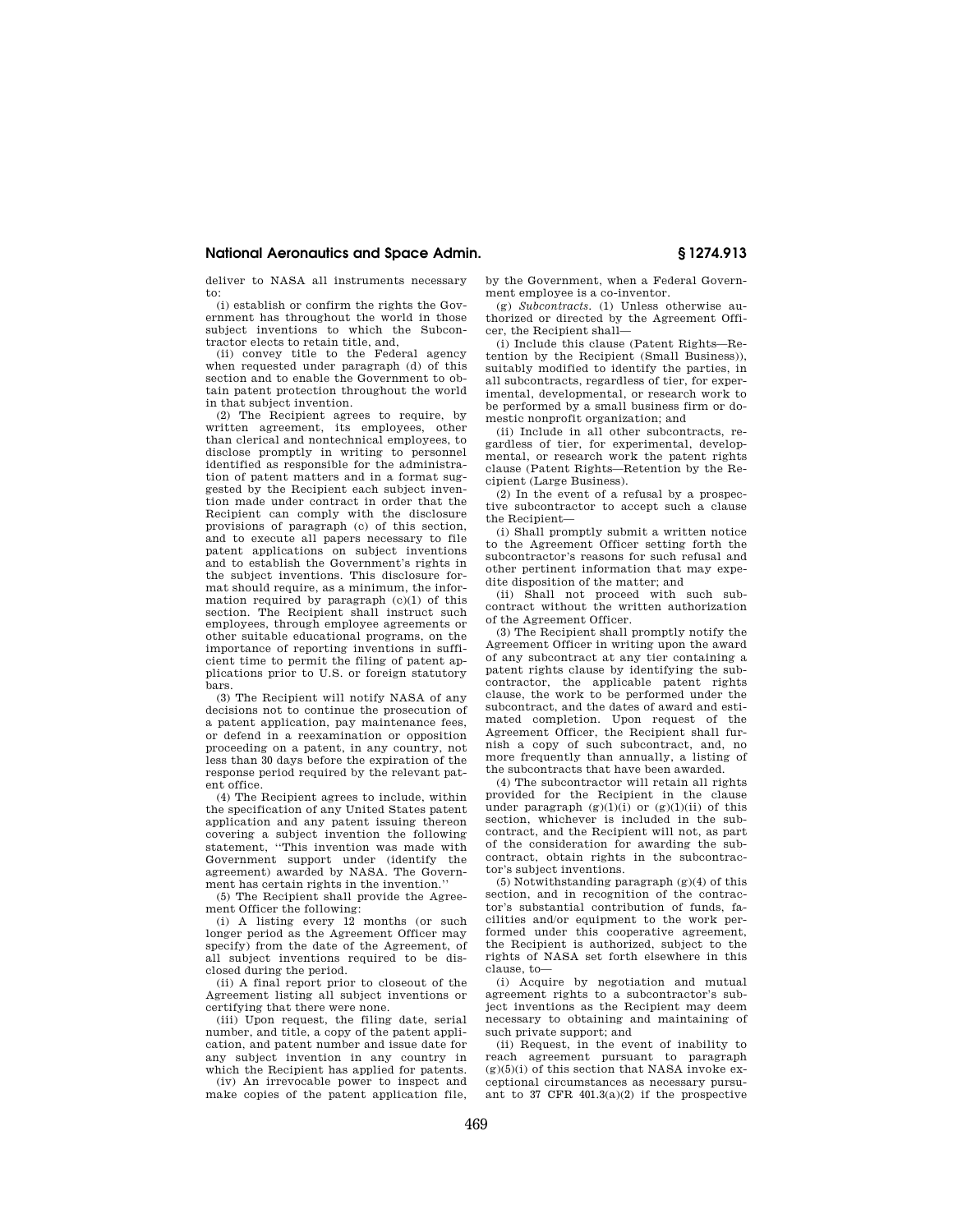subcontractor is a small business firm or organization, or for all other organizations, request that such rights for the Recipient be included as an additional reservation in a waiver granted pursuant to 14 CFR part 1245, subpart 1. Any such requests to NASA should be prepared in consideration of the following guidance and submitted to the contract office:

(A) *Exceptional circumstances.* A request that NASA make an ''exceptional cir-cumstances'' determination pursuant to 37 CFR  $401.3(a)(2)$  must state the scope of rights sought by the Recipient pursuant to such determination; identify the proposed subcontractor and the work to be performed under the subcontract; and state the need for the determination.

(B) *Waiver petition.* The subcontractor should be advised that unless it requests a waiver of title pursuant to the NASA Patent Waiver Regulations (14 CFR part 1245, subpart 1), NASA will acquire title to the subject invention (42 U.S.C. 2457, as amended, sec. 305). If a waiver is not requested or granted, the Recipient may request a license from NASA (see licensing of NASA inventions, 14 CFR part 1245, subpart 3). A subcontractor requesting a waiver must follow the procedures set forth in the REQUESTS FOR WAIVER OF RIGHTS—LARGE BUSINESS provision.

(h) *Reporting on utilization of subject inventions.* The Recipient agrees to submit, on request, periodic reports no more frequently than annually on the utilization of a subject invention or on efforts at obtaining such utilization that are being made by the Recipient or its licensees or assignees. Such reports shall include information regarding the status of development, date of first commercial sale or use, gross royalties received by the Recipient, and such other data and information as the agency may reasonably specify. The Recipient also agrees to provide additional reports as may be requested by the agency in connection with any march-in proceeding under-taken by the agency in accordance with paragraph (i) of this section. As required by  $35 \text{ U.S. C. } 202 \text{ (c)}(5)$ , the agency agrees it will not disclose such information to persons outside the Government without permission of the Recipient.

(i) *Preference for United States manufacture.*  The Recipient agrees that any products embodying subject inventions or produced through the use of subject inventions shall be manufactured substantially in the United States. However, in individual cases, the requirement to manufacture substantially in the United States may be waived by the Assistant Administrator for Procurement (Code HS) with the concurrence of the Associate General Counsel for Intellectual Property upon a showing by the Recipient that under the circumstances domestic manufacture is not commercially feasible.

# **§ 1274.913 14 CFR Ch. V (1–1–10 Edition)**

(j) *March-in rights.* The Recipient agrees that, with respect to any subject invention in which it has acquired title, NASA has the right in accordance with the procedures in 37 CFR 401.6 and any supplemental regulations of the agency to require the Recipient, an assignee or exclusive licensee of a subject invention to grant a nonexclusive, partially exclusive, or exclusive license in any field of use to a responsible applicant or applicants, upon terms that are reasonable under the circumstances, and if the Subcontractor, assignee, or exclusive licensee refuses such a request NASA has the right to grant such a license itself if the Federal agency determines that—

(1) Such action is necessary because the Recipient or assignee has not taken, or is not expected to take within a reasonable time, effective steps to achieve practical application of the subject invention in such field of use;

(2) Such action is necessary to alleviate health or safety needs which are not reasonably satisfied by the Recipient, assignee, or their licensees;

(3) Such action is necessary to meet requirements for public use specified by Federal regulations and such requirements are not reasonably satisfied by the Recipient, assignee, or licensees; or

(4) Such action is necessary because the agreement required by paragraph (i) of this section has not been obtained or waived or because a licensee of the exclusive right to use or sell any subject invention in the United States is in breach of such agreement.

(k) *Special provisions for Agreements with nonprofit organizations.* If the Recipient is a nonprofit organization, it agrees that—

(1) Rights to a subject invention in the United States may not be assigned without the approval of NASA, except where such assignment is made to an organization which has one of its primary functions the management of inventions; *provided,* that such assignee will be subject to the same provisions as the Recipient;

(2) The Recipient will share royalties collected on a subject invention with the inventor, including Federal employee co-inventors (when NASA deems it appropriate) when the subject invention is assigned in accordance with 35 U.S.C. 202(e) and 37 CFR 401.10;

(3) The balance of any royalties or income earned by the Recipient with respect to subject inventions, after payment of expenses (including payments to inventors) incidental to the administration of subject inventions will be utilized for the support of scientific research or education; and

(4) It will make efforts that are reasonable under the circumstances to attract licensees of subject inventions that are small business firms, and that it will give a preference to a small business firm when licensing a subject